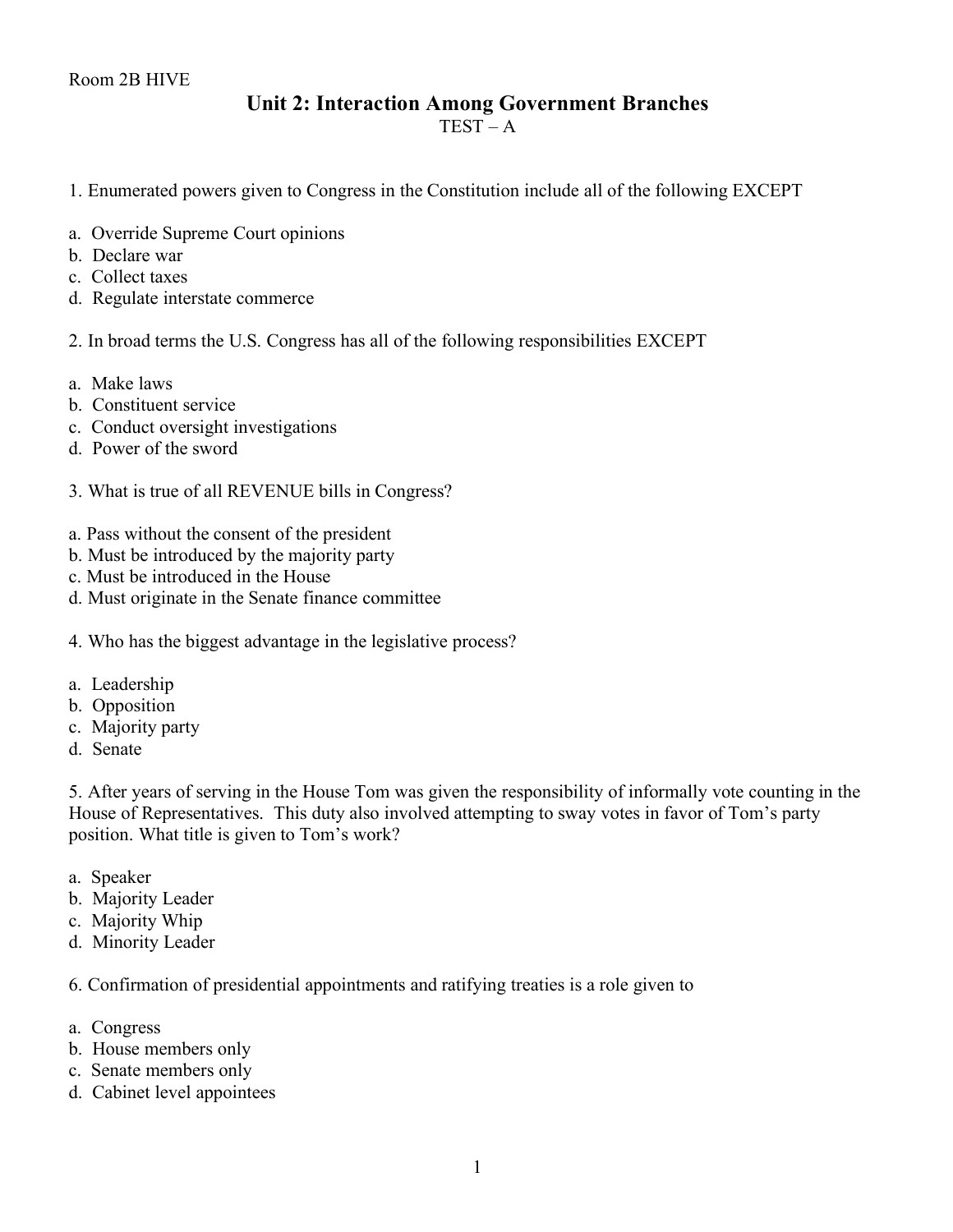- 7. Which one the following federal budget line items would be considered an entitlement program?
- a. Military spending
- b. Social Security
- c. Funding for the arts
- d. Funding to protect the environment

8. Which one the following federal budget line items would be considered a discretionary program?

- a. Military spending
- b. Social Security
- c. Medicaid
- d. Funding for workers with disabilities
- 9. Despite apparent dysfunctions our Congress continues to do all of the following EXCEPT
- a. Provide for social services
- b. Fund the military
- c. Respond to emergencies
- d. Increase its public approval ratings
- 10. When the House of Representatives reapportions it
- a. Re-calculates the number of Districts each state receives
- b. Counts the number of Democrats and Republicans serving
- c. Counts the number of females and minorities serving
- d. Re-calculates the money it provides to each state
- 11. When the House of Representatives redistricts it
- a. Determines how many districts each state receives
- b. Redraws the size and shape of its Congressional districts
- c. Switches from a Democratic chamber to a Republican chamber
- d. Switches from a Republican chamber to a Democratic chamber

12. Although most of the members of Congress have "safe seats," a few represent "marginal districts." What is a marginal district?

- a. A congressional district where the winner receives less than 35% of the vote
- b. A congressional district where the winner receives less than 55% of the vote
- c. A congressional district where the winner receives less than 75% of the vote
- d. A congressional district where the winner receives less female votes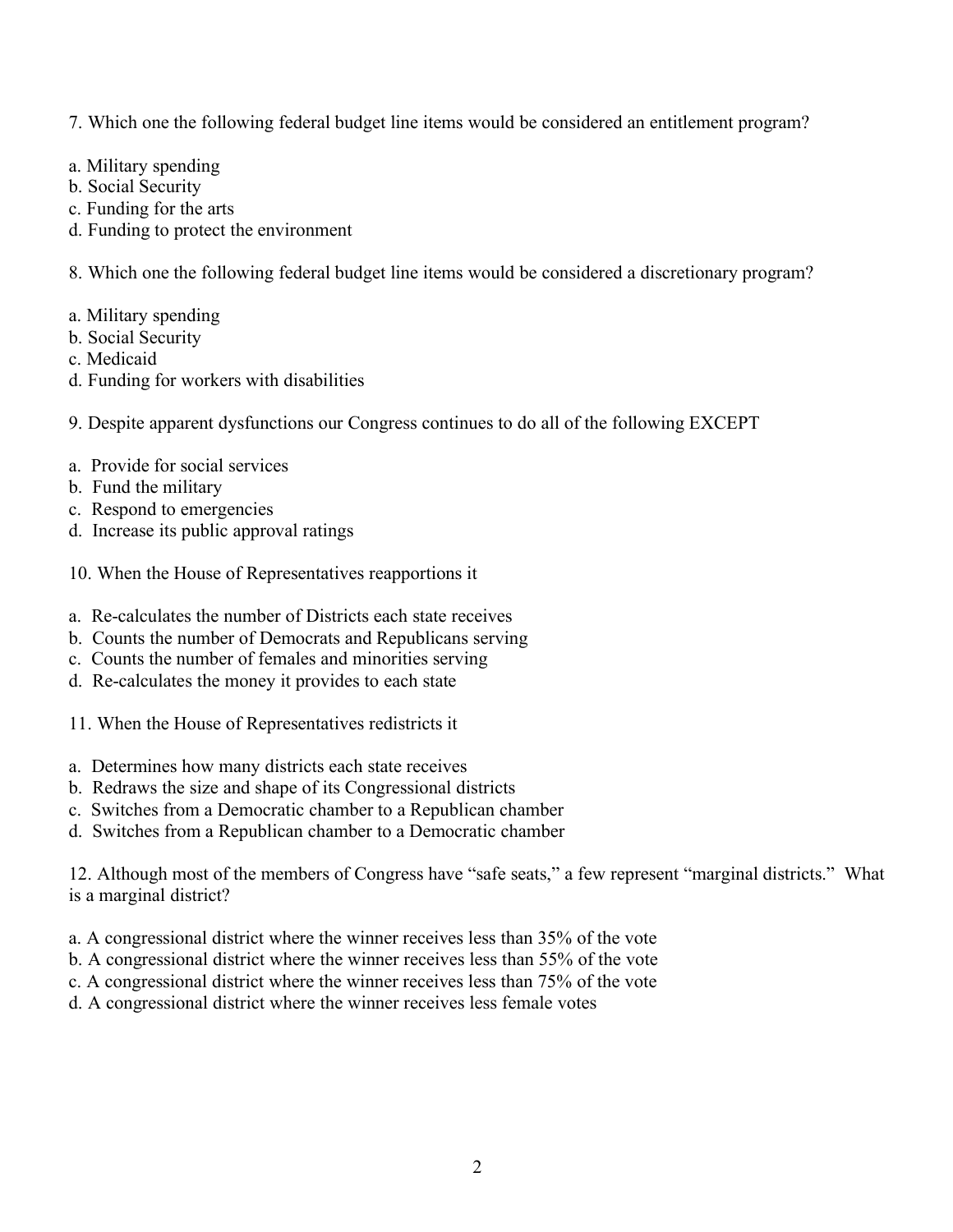13. Tom takes every vote in Congress seriously. He also is known on the Hill as an ideologue with strong religious convictions. Most of his votes are predictably cast to reflect is faith-based conscience. What type of Congressional voter is he?

- a. Delegate
- b. Trustee
- c. Partisan
- d. Politico

14. Tom takes every vote in Congress seriously. He also is one of the most loyal party members in his caucus. Most of his votes are cast to support the party leadership positions. What type of Congressional voter is he?

- a. Delegate
- b. Trustee
- c. Partisan
- d. Politico

15. Tom takes every vote in Congress seriously. He also worries about his reelection. Most of his votes are cast to represent as best as he can his constituents back home. What type of Congressional voter is he?

- a. Delegate
- b. Trustee
- c. Partisan
- d. Politico

16. President's possess both formal and informal powers. Many of the informal powers are based upon tradition. These powers are not found in the constitution but are routinely practiced without any reservations. What informal power is being exercised in the following scenario?

"The president orders the Wildlife Service to crack down on animal trafficking. Congress left out."

- a. Executive Order
- b. Executive Privilege
- c. Executive signing statement
- d. Executive Agreement

17. President's possess both formal and informal powers. Many of the informal powers are based upon tradition. These powers are not found in the constitution but are routinely practiced without any reservations. What informal power is being exercised in the following scenario?

"The president signs a pact with Syria regarding chemical weapons. Senate left out"

- a. Executive Order
- b. Executive Privilege
- c. Executive signing statement
- d. Executive Agreement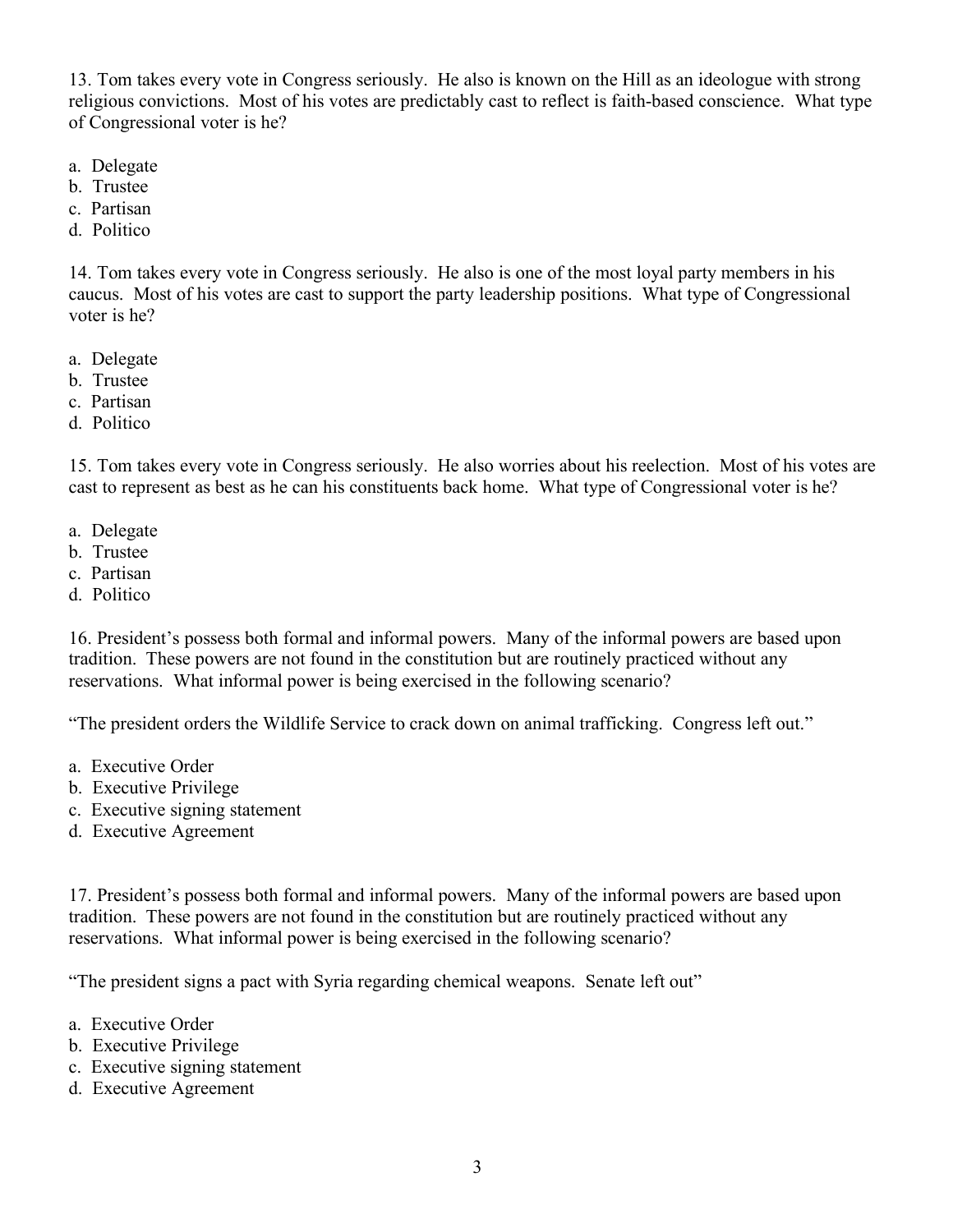18. President's possess both formal and informal powers. Many of the informal powers are based upon tradition. These powers are not found in the constitution but are routinely practiced without any reservations. What informal power is being exercised in the following scenario?

"Congress enquired about the president's meeting with tech-leaders back in January but he has refused cooperating with them."

- a. Executive Order
- b. Executive Privilege
- c. Executive signing statement
- d. Executive Agreement

19. A recent Blue Ribbon commission of lawyers wrote, "The President's constitutional duty is to enforce laws he has signed into being unless and until they are held unconstitutional by the Supreme Court or a subordinate tribunal…The Constitution is not what the President says it is."

What presidential practice do you suppose these lawyers were responding to?

- a. State of the Union Address
- b. Signing statements
- c. Veto
- d. Meeting with members of Congress

20. According to many political scientists the most imposing constraint on U.S. presidents is

- a. Congress
- b. Supreme Court
- c. State legislatures
- d. Public opinion

21. Which of the following scenarios best exemplifies a president's use of the bully pulpit?

- a. The president engaged in hard-nosed negotiations with Iran
- b. The president traveled the country giving speeches about raising the minimum wage
- c. The president submitted to Congress a piece of legislation that increased his military power
- d. The president traveled to another country for a peace summit

22. Foreign governments and their leaders can limit the president's power in a number of ways. Most noticeably, however, they can

- a. Serve as agenda gatekeepers
- b. Challenge the president to use the veto more
- c. Divide the loyalties of the American people
- d. Reduce immigration

23. All of the following are common obstacles to a president realizing public policy success EXCEPT

- a. Public disapproval
- b. Confrontations with the Vice President
- c. Unexpected foreign policy interruption
- d. Confrontations with Congress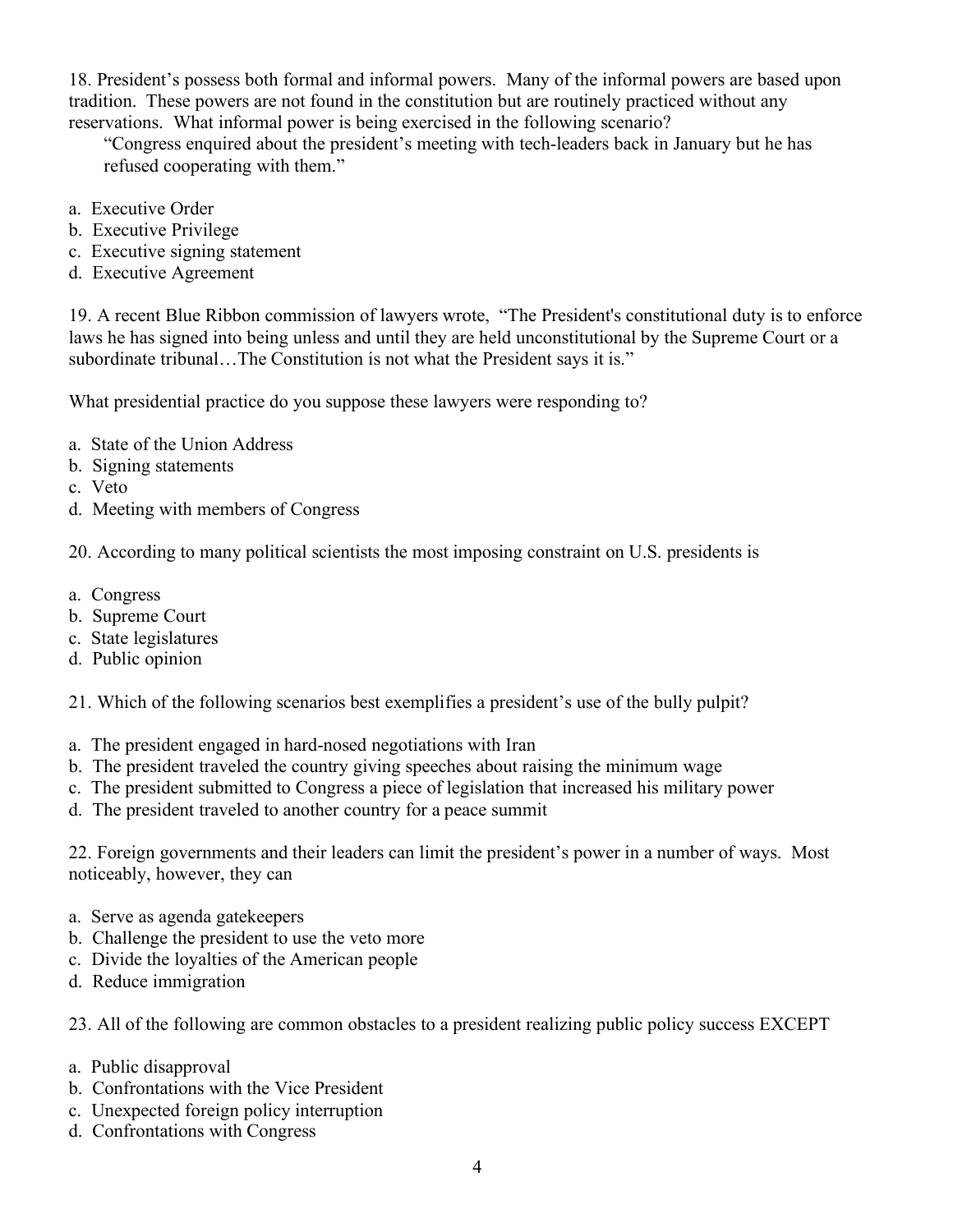24. Our Founding Fathers feared anarchy as much as they feared monarchy. Yet they had just fought against the tyranny of King George of England. It was no surprise then that the new Constitution appeared to create a weak chief executive. The office of President, however, was given access to great potential power. That potential is found in the president's unilateral ability to execute the laws and the power to exploit public opinion. Alexander Hamilton in the Federalist Papers called this a (n)

- a. Capable chief executive
- b. Princely president
- c. Head of State
- d. Energetic president

25. Political activist William A. Niskanen has written:

"There's one more advantage to tension between our governmental branches: Major reform is more likely to last. Since passing any measure in divided government requires bipartisan support, a shift in majorities is less likely to bring on serious changes or adulterations. The Reagan tax laws of 1981 and 1986, for example, were both approved by a House of Representatives controlled by Democrats and have largely survived. The welfare reform of 1996 was approved by Clinton and a Republican Congress and also endures. By contrast, any efforts during the past several years to reform the federal tax code, Medicare, or Social Security have faltered, and any changes forced through by the GOP would almost certainly be undone as soon as Democrats returned to power. Reforms of real magnitude will almost certainly depend on preventing immoderation and securing bipartisan support, and little of that seems likely in a GOP-only government."

Niskanen appears to be arguing for the benefits of

- a. Divided government
- b. A unified government
- c. A two-party system
- d. A multi-party system

26. President's wear many different hats. The president plays a number of important roles. Which role is being played in the following scenario?

"The president today met in the White House with the world champion Chicago Blackhawks. After putting on a jersey he joked that he had to decide between becoming president or becoming an NHL goalie."

- a. Chief Executive
- b. Commander-in-Chief
- c. Chief of Party
- d. Chief of State

27. Modern political scientists like Richard Neustadt rooted presidential power in

- a. The formal powers found in the Constitution
- b. Informal powers used to persuade and bargain
- c. Interaction with foreign leaders and diplomats
- d. Support by Congress to pass all presidential proposals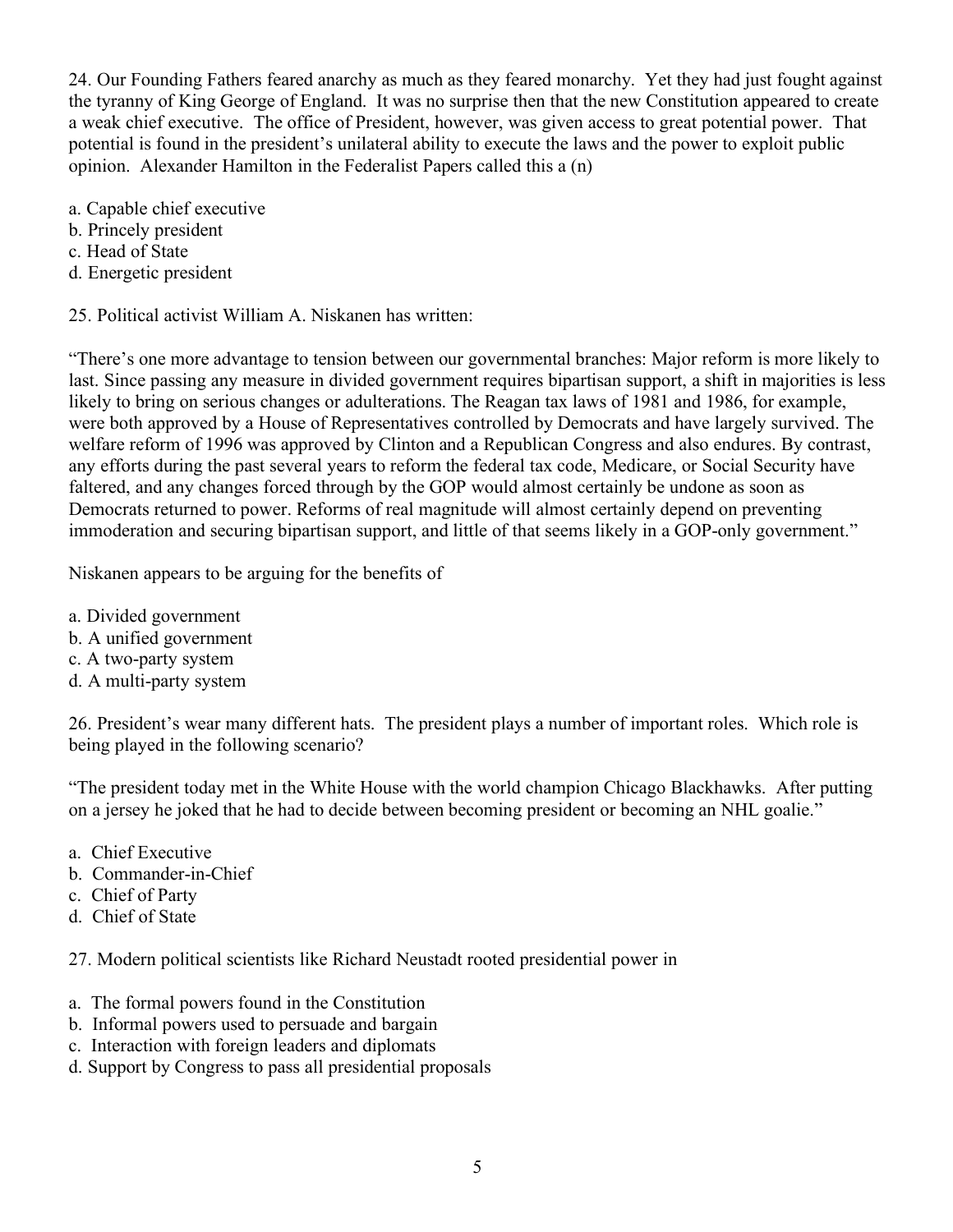28. In Federalist #70 Alexander Hamilton wrote:

*Energy in the Executive is a leading character in the definition of good government…Every man the least conversant in Roman story, knows how often that republic was obliged to take refuge in the absolute power of a single man…*

Hamilton was arguing for

- a. A strong president
- b. A king
- c. A weak president
- d. The abolition of the Executive Branch

29. Presidents use communication technologies to influence critical constituencies. All of the following would be historical examples of this informal power EXCEPT

- a. Teddy Roosevelt's use of the "bully pulpit"
- b. Ronald Reagan traveling to a rally and giving a speech
- c. Obama using Snapchat
- d. Trump gives a State of the Union Address

30. The following excerpt is taken from a recent speech given on the floor of the House of Representatives:

*…So we have seen no oversight. That has played into the hands of the plebiscitary Presidency, into the hands of a President who is allowed more power than is healthy for a society. And I reiterate, I am not charging authoritarianism. It still is a free country, and I encourage people to use that freedom and to be critical and to organize. But we are still talking about a very, very different mode of governance, the mode of governance in which, instead of the checks and balances and the collaboration and the input of a lot of people, you get one man making the decisions…*

What conclusions can be drawn from this speech regarding a plebiscitary Presidency?

- a. This representative thinks the presidency has expanded, as events have required
- b. This representative thinks the presidency has assumed too much power
- c. This representative thinks the presidency has shrunk due to unnecessary checks
- d. This representative thinks the presidency has turned into a dictatorship

31. In Federalist 78 Alexander Hamilton wrote, "Whoever attentively considers the different departments of power must perceive, that, in a government in which they are separated from each other, the judiciary, from the nature of its functions, will always be the least dangerous to the political rights of the Constitution; because it will be least in a capacity to annoy or injure them."

What is the main idea of this passage?

- a. The separation of powers divides authority equally
- b. The Congress is the most powerful branch
- c. The Courts will be the least dangerous branch
- d. The President will have supreme power over the courts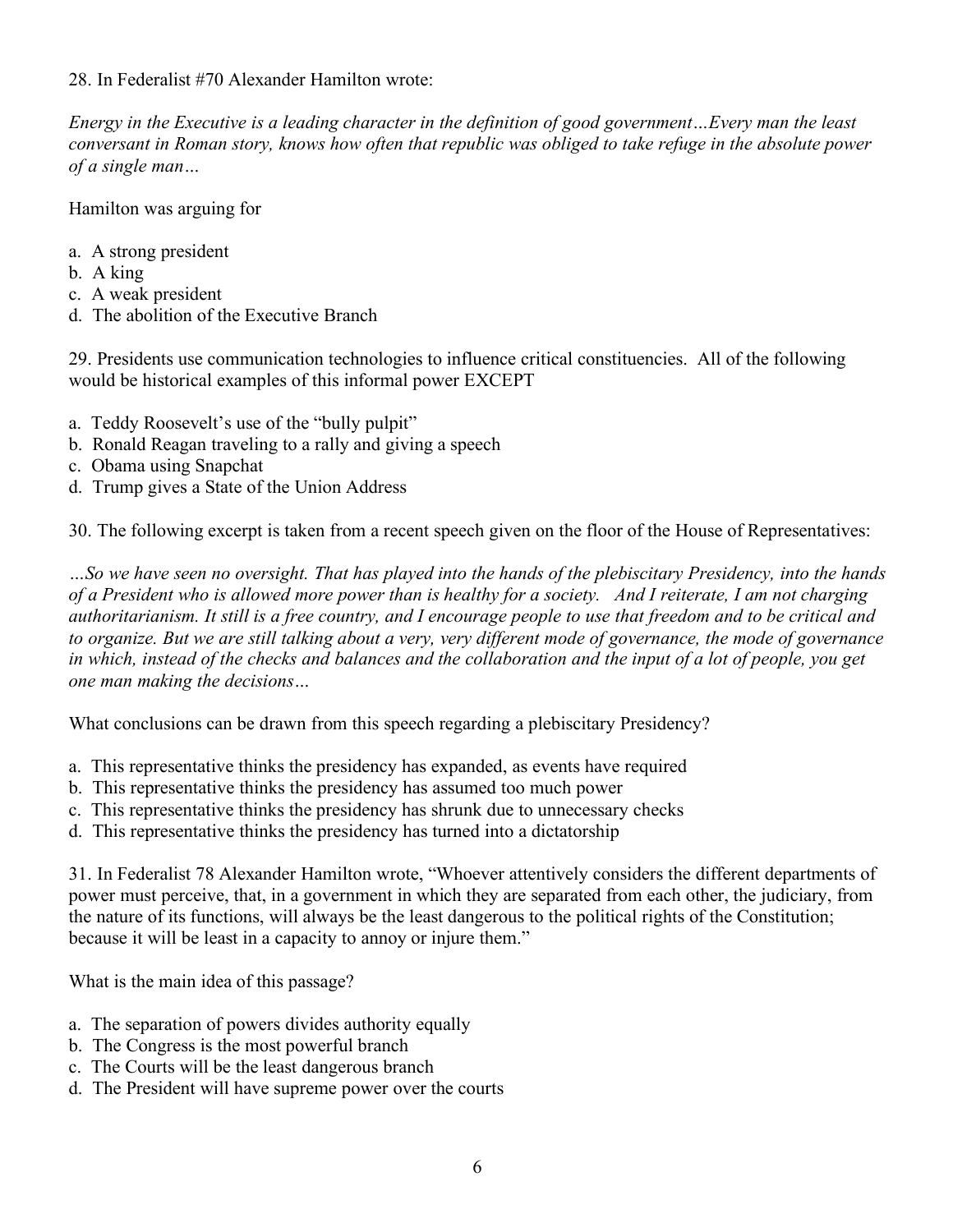## 32. Judicial review was established in the case

- a. Marbury v. Madison (1803)
- b. Fletcher v. Peck (1810)
- c. McCulloch v. Maryland (1819)
- d. Gibbons v. Ogden (1824)

33. Which of the following scenarios provides the best example of the Court practicing judicial review?

- a. The Court applied the privileges of the Fourth Amendment to the states
- b. The Court broadly interpreted the latest environmental protection laws
- c. The Court struck down a corporate bid to buy the public park
- d. The Court ruled the president's application of war powers unconstitutional

34. Which of the following Supreme Court cases provided the seminal interpretation for the following language found in the U.S. Constitution?

"This Constitution, and the Laws of the United States which shall be made in pursuance thereof; and all treaties made, or which shall be made, under the authority of the United States, shall be the supreme law of the land; and the judges in every state shall be bound thereby, anything in the constitution or laws of any state to the contrary notwithstanding."

U.S. Constitution Article 6, Section 2

- a. Marbury v. Madison (1803)
- b. McCulloch v. Maryland (1819)
- c. Gibbons v. Ogden (1824)
- d. Barron v. Baltimore (1833)

35. Read the Court excerpt below and answer the questions that follow:

"Two years ago, in *District of Columbia* v. *Heller* , 554 U. S. \_\_\_ (2008), we held that Second Amendment protects the right to keep and bear arms for the purpose of self-defense, and we struck down a District of Columbia law that banned the possession of handguns in the home. The city of Chicago (City) and the village of Oak Park, a Chicago suburb, have laws that are similar to the District of Columbia's, but Chicago and Oak Park argue that their laws are constitutional because the Second Amendment has no application to the States. We have previously held that most of the provisions of the Bill of Rights apply with full force to both the Federal Government and the States. Applying the standard that is well established in our case law, we hold that the Second Amendment right is fully applicable to the States."

*Excerpted from Justice Alito's Court opinion in McDonald v. Chicago (2010)*

By applying the Second Amendment to the States the Court was practicing

- a. Selective incorporation
- b. Separation of powers
- c. Checks and Balances
- d. Equal protection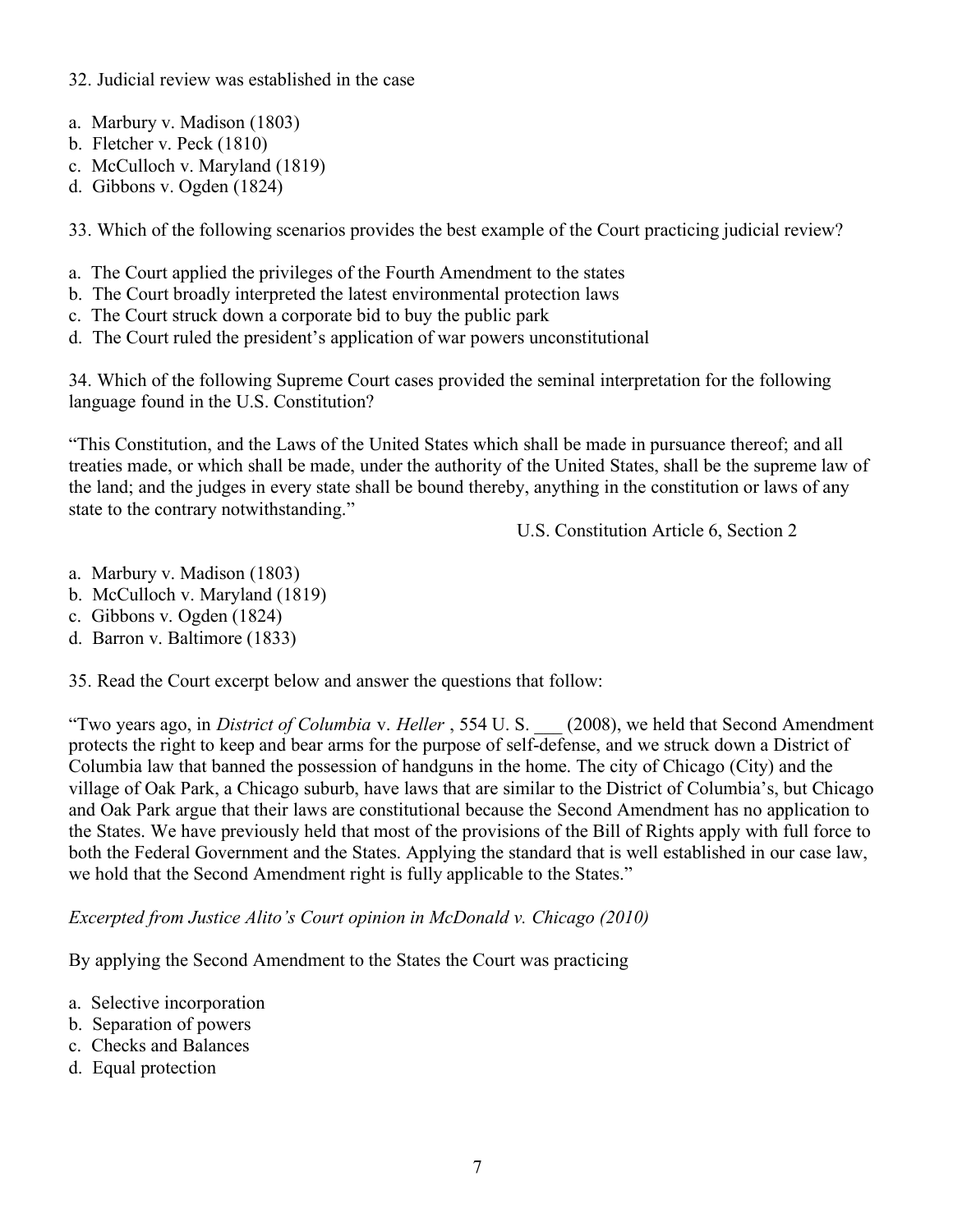36. In Latin our word for precedent literally means, "Let the decision stand." The Latin word for precedent is

- a. Ad hominem
- b. Amicus curiae
- c. Obiter dictum
- d. Stare decisis

37. The use of precedent in the American legal system is loosely based upon

- a. The dialogues of Plato
- b. Roman juries
- c. English common law
- d. Mayflower Compact

38. The United States judiciary has boasted of its "independence." What does this mean?

- a. Free of private and partisan interests
- b. Free of controversy and debate
- c. Free of media scrutiny and examination
- d. Free of any real check and balance from the other branches

39. Which of the following scenarios characterizes a judge who practices judicial restraint?

- a. The judge felt it necessary to help low income workers in the absence of any other public policy
- b. The judge chose to give meaning to a vague portion of Congress' new law on marriage
- c. The judge chose to wait in deciding due to a change in public opinion
- d. The judge deferred to Congress by choosing to deny jurisdiction in the case
- 40. All of the following would characterize a judge who practices activism EXCEPT
- a. Bound by the intent of the constitution
- b. Belief in a "living" constitution
- c. See them as a "last resort" for the powerless
- d. Need to remedy vague laws

41. Today judges who practice restraint tend to be \_\_\_\_\_\_\_\_ while judges who practice activism tend to be

a. Liberal; conservative

 $\mathcal{L}=\mathcal{L}^{\mathcal{L}}$ 

- b. Conservative; liberal
- c. Libertarian; Liberal
- d. Conservative; Libertarian

42. The Federal judiciary is checked in all of the following ways EXCEPT

- a. Federal judges serve limited terms
- b. The Constitution can be amended
- c. Legislative branch members can rewrite laws deemed unconstitutional
- d. Executive branch officials can choose not to enforce court decisions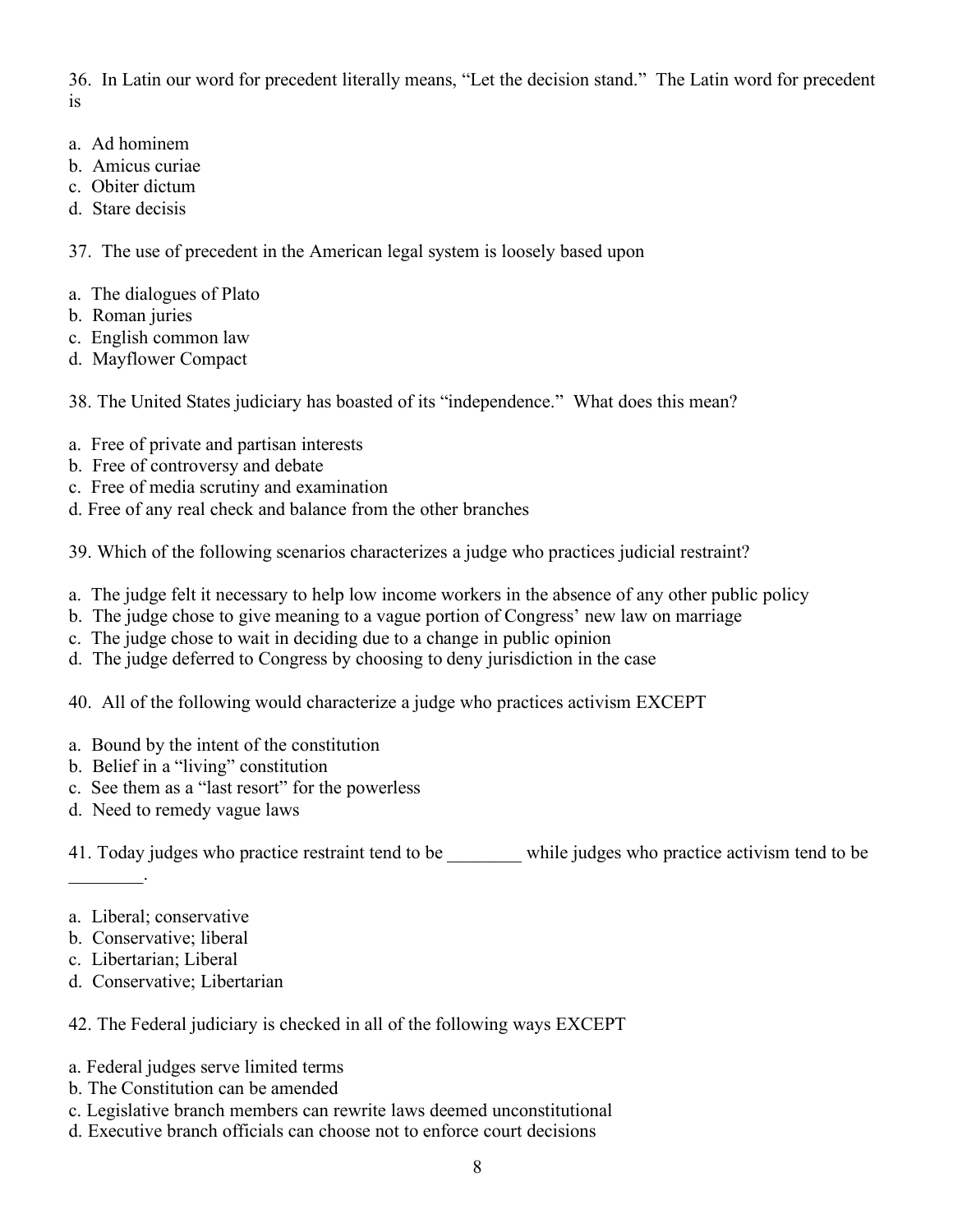43. The following was stated in a recent Court opinion: *"The root of American governmental power is revealed most clearly in the instance of the power conferred by the Constitution upon the Judiciary of the United States and specifically upon this Court. As Americans of each succeeding generation are rightly told, the Court cannot buy support for its decisions by spending money and, except to a minor degree, it cannot independently coerce obedience to its decrees. The Court's power lies, rather, in its legitimacy, a product of substance and perception that shows itself in the people's acceptance of the Judiciary as fit to determine what the Nation's law means and to declare what it demands."* What is the main idea of this excerpt?

- a. We follow the Court due to its legitimacy, yet its legitimacy depends upon likable decisions
- b. We follow the Court due to financially acceptable opinions that buy our approval
- c. We follow the Constitution and therefore defer to the Courts regardless of their opinions
- d. Legitimacy in government is a fancy way of saying "governments can do whatever they want."
- 44. Federalism checks the Courts in all of the following ways EXCEPT
- a. Proposed constitutional amendments are ratified by state legislatures
- b. Our dual court system means there are federal and state courts
- c. State Supreme Courts do not need to follow federal precedents
- d. Certain state cases lack federal jurisdiction
- 45. Which of the following best describe an iron triangle?
- a. A bureaucratic agency, an interest group, and a congressional committee
- b. The president, an interest group, and a congressional committee
- c. Senate majority leader, an interest group, and the president
- d. The Solicitor General, a justice, and a member of the ABA

46. Executive departments, collectively called the Cabinet, are empowered with vast statutory authority to implement public policy as written into law by Congress and approved by the president. This executive department is responsible for implementing foreign policy.

- a. State Department
- b. Treasury Department
- c. Defense Department
- d. Department of Education

47. Federal agencies are empowered to write regulations, enforce existing law and adjudicate disputes. This has helped to make our federal bureaucracy more powerful than our Founders imagined. Critics of this powerful bureaucracy would accuse it of

- a. Violating the separation of powers
- b. Violating the goal of an independent government
- c. Violating campaign promises
- d. Violating budget laws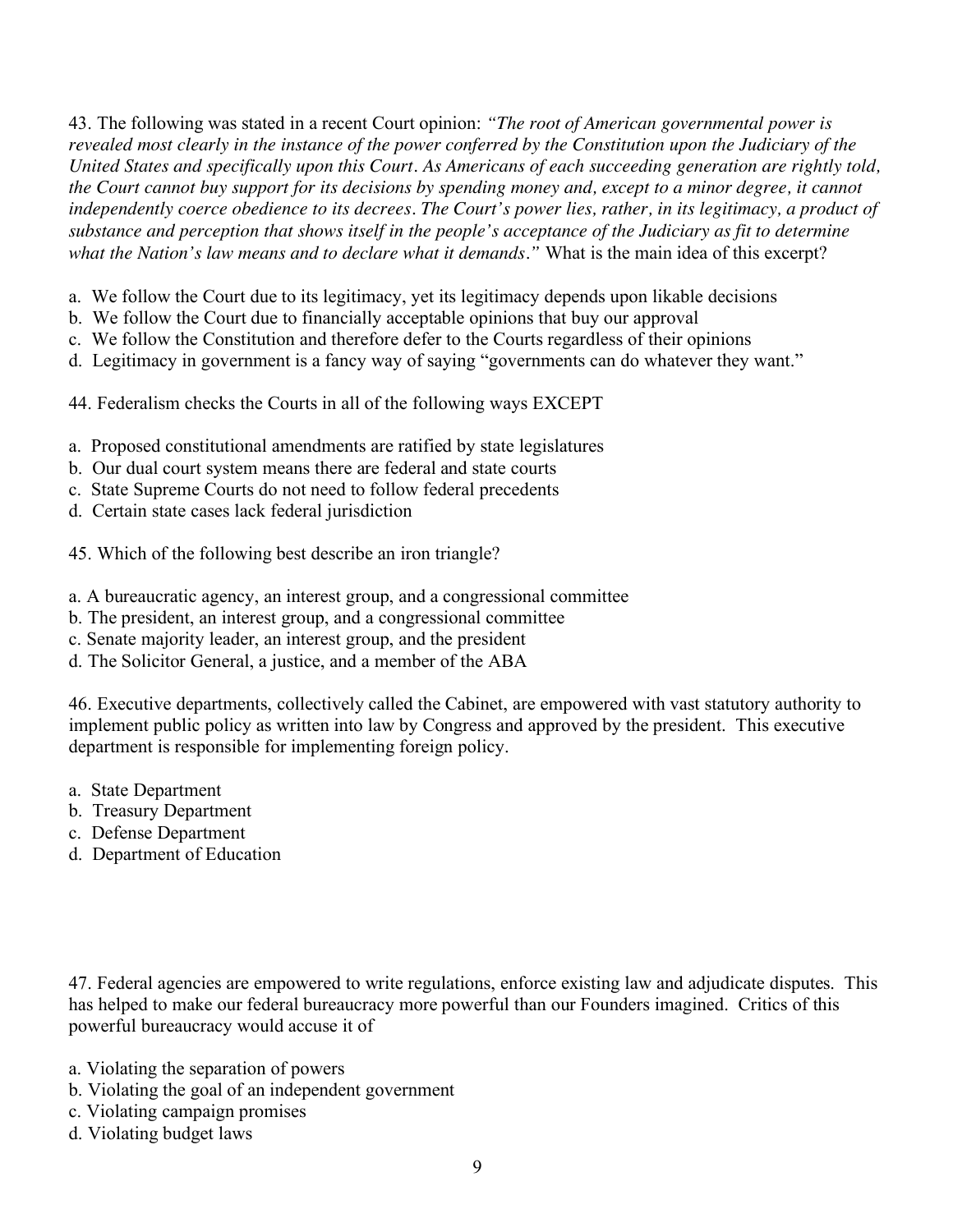48. Political science tells us: *Bureaucrats are powerful political actors because they have some flexibility as they interpret the law and implement public policy. For instance, police officers overlook some offenses during their shifts and welfare caseworkers decide the order and speed with which applicants receive their benefits. Of course, the actions of police officers and caseworkers, like all bureaucrats, are at least theoretically bound by the law. The point is not that bureaucrats are rogue actors but that they have some latitude as they make decisions.*

The main idea of this excerpt is

- a. Federal bureaucrats use delegated discretionary authority for rule making and implementation
- b. Federal bureaucrats act both outside and above the law when implementing federal rules
- c. Federal bureaucrats remain as positive civil servants as long as they follow the election returns
- d. Federal bureaucrats deliver benefits to those that vote giving them life long job security

49. Executive Departments of the federal government have broad *discretion* to act. Which of the following would be an example of the Department of Homeland Security using its discretionary authority?

- a. Favorably deciding contentious ethanol policies
- b. Administering massive infrastructure improvement plans
- c. Directing clandestine foreign intelligence operations
- d. Initiating controversial meta-data collections

50. Political science has criticized the dangers of an administrative state. One expert has written: *"After absolute power was defeated in England and America, it circled back from the continent through Germany, and especially through Prussia. There, what once had been the personal prerogative power of kings became the bureaucratic administrative power of the states. The Prussians were the leaders of this development in the 17th and 18th centuries. In the 19th century they became the primary theorists of administrative power, and many of them celebrated its evasion of constitutional law and constitutional rights."* What is the fear?

- a. Prerogative powers are antithetical to the primary themes of American government
- b. Discretionary authority can be used to break up our federal system
- c. Discretionary authority gives too much power to the legislative branch thus causing an imbalance
- d. Prerogative powers when used inappropriately would restore an illegal parliamentary government

51. Which of the following roles of Congress most closely reflects the Founders intention to serve as a "check and balance"?

- a. Make laws
- b. Oversight
- c. Constituent Service
- d. Campaign for reelection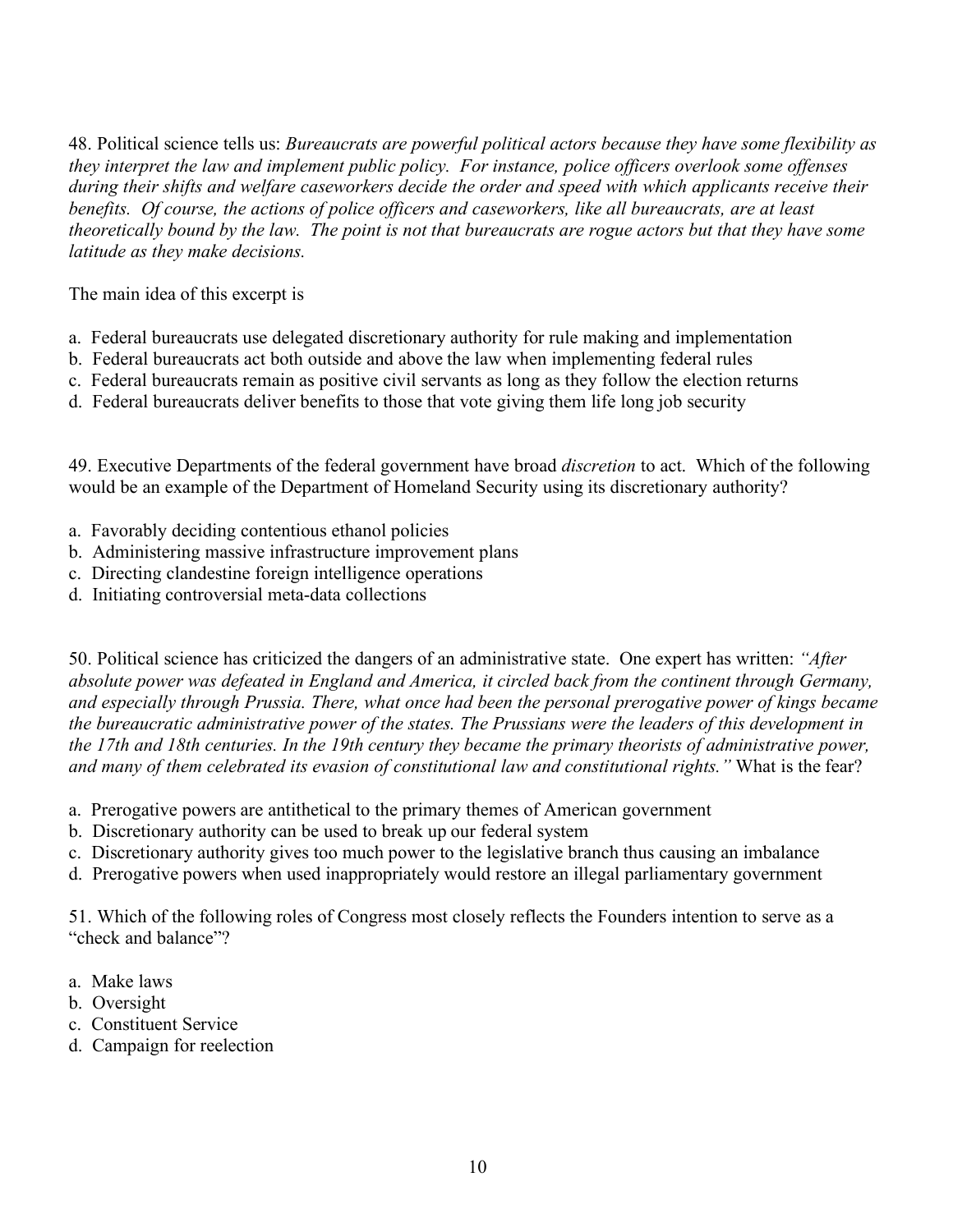## 52. In *Federalist 51* (1788) James Madison wrote:

"If men were angels, no government would be necessary. If angels were to govern men, neither external nor internal controls on government would be necessary. In framing a government which is to be administered by men over men, the great difficulty lies in this: you must first enable the government to control the governed; and in the next place oblige it to control itself. A dependence on the people is, no doubt, the primary control on the government; but experience has taught mankind the necessity of auxiliary precautions..."

Which of the following best reflects how the original U.S. Constitution embodied Madison's argument?

- a. Checks and balances
- b. Republicanism
- c. Authoritarianism
- d. The Bill of Rights

53. The Executive Branch is more than a president. It is made up of hundreds of agencies each employing thousands of agents doing the president's bidding. Or do they? Why is it difficult for presidents to control their own administrations?

- a. The size of the federal bureaucracy makes its difficult to control
- b. The federal bureaucracy answers first to Congress
- c. The federal bureaucracy has been severely limited by judicial review
- d. The federal bureaucracy does not have sufficient manpower to operate efficiently

54. The English King held certain prerogative powers "for the sake of unanimity, strength and dispatch." The U.S. Constitution appears to inherently vest such prerogative powers in the president, as well. What does this mean?

- a. President's can act beyond "statutory authorization"
- b. Law do not apply to the president
- c. Presidents can disregard the constitution
- d. Presidents can overrule Court opinions through "executive fiat"

55. In *Myers* v. *United States* (1926) the Court stated:

*"[The president] should select those who were to act for him under his direction in the execution of the*  laws...[A]s his selection of administrative officers is essential to the execution of the laws by him, so must be *his power of removing those for whom he can not continue to be responsible. . . ."*

Which of the following headlines would be an appropriate example of the precedent in this case?

- a. "Majority Leader fired by the President, Membership Considering Impeachment"
- b. "Chief Justice Threatened by President, 'One more case like that and you're fired'"
- c. "President relieves Secretary of Defense of his duties, Congress fumes"
- d. "President tells Illinois Governor that Friday will be his last day in office; Residents Relieved"